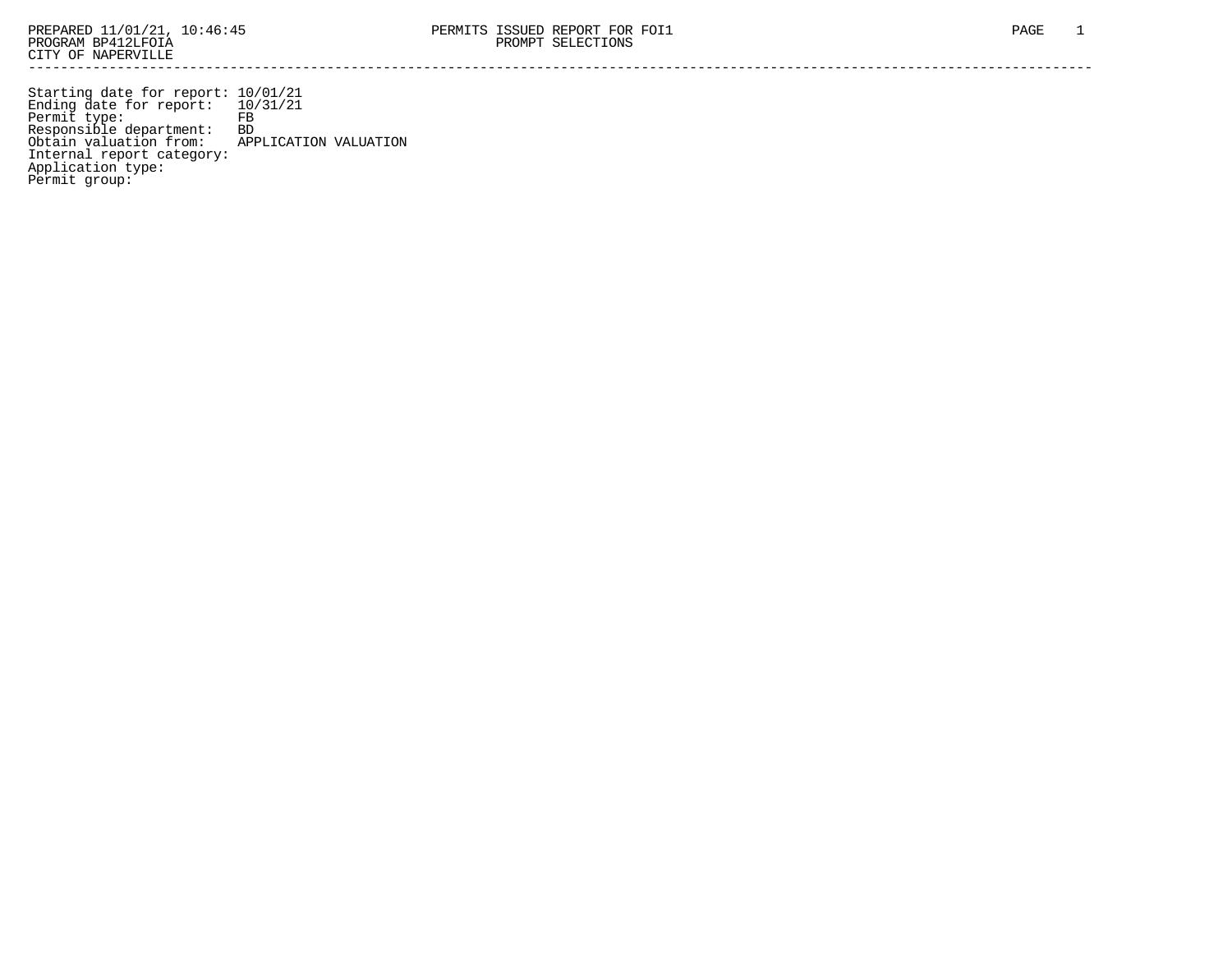## PREPARED 11/01/21, 10:46:45 PERMITS ISSUED REPORT PAGE 1<br>PROGRAM BP412LFOI1 PROGRAM PROGRAM BP412LFOI1 PROGRAM BP412LFOI1 10/01/21 THRU 10/31/21 CITY OF NAPERVILLE **Example 20** CITY OF NAPERVILLE PERMIT TYPE - FB FINISHED BASEMENT OBTAINED VALUATION FROM APPLICATION VALUATION

| APPLICATION APPLICATION TYPE AND DESCRIPTION<br>DATE<br>VALUATION                                                                                                                                                                                                                                                                                                   | Parcel Number<br>Alternate ID Code          | PROPERTY OWNER/<br>CONTRACTOR                                          |
|---------------------------------------------------------------------------------------------------------------------------------------------------------------------------------------------------------------------------------------------------------------------------------------------------------------------------------------------------------------------|---------------------------------------------|------------------------------------------------------------------------|
| 21-00002208 RAL RES ALTERATIONS/REMODLING (NO NEW SQ FTG) 4244 CHAPARRAL DR                                                                                                                                                                                                                                                                                         |                                             |                                                                        |
| $\begin{array}{cccc}\n - & - & - & - & - - \\ \text{Contractor} & + & 630 - 579 - 6600 & & 546950\n \end{array}$                                                                                                                                                                                                                                                    |                                             | W-01172080110000N1523-241 RELIABLE HOME IMPROVEMENT                    |
| $\begin{array}{cccc} \texttt{STRUCTURE} & - & 000 & 000 & \texttt{BASEMENT} & \texttt{REMODEL} \\ \texttt{PERMIT} & - & \texttt{FB} & 00 & \texttt{FINISHED BASEMENT} & 10/08/21 & \texttt{MDS ELECTRIC INC} \\ \texttt{PERMIT TYPE} & - & \texttt{FB} & 00 & \texttt{FINISHED BASEMENT} & 10/08/21 & \texttt{WIESNER PLUMBING, INC} \\ \end{array}$<br>----------- |                                             |                                                                        |
| 21-00003791 RAL RES ALTERATIONS/REMODLING (NO NEW SQ FTG) 803 W JEFFERSON AV                                                                                                                                                                                                                                                                                        |                                             |                                                                        |
| $\frac{8}{12/21}$ \$50000<br>ntractor #: 520, 922, 9299<br>Contractor #: 630-922-9298                                                                                                                                                                                                                                                                               | D-07133130230000N1484-83 KRAMER HOMES       |                                                                        |
| $\begin{tabular}{lllllllllll} \texttt{STRUCTURE} & - & 000 & 000 & \texttt{FINISH BASEMENT} \\ \texttt{PERMIT TYPE} & - & \texttt{FB} & 00 & \texttt{FINISHED BASEMENT} \end{tabular}$                                                                                                                                                                              | ISSUE DATE<br>10/26/21                      | SUBCONTRACTOR(S)<br>LITTLE ELECTRICAL CONTRACTORS<br>FLAT TOP PLUMBING |
| 21-00003853 RAL RES ALTERATIONS/REMODLING (NO NEW SQ FTG) 2432 BARKDOLL RD                                                                                                                                                                                                                                                                                          |                                             |                                                                        |
| $--------$ 8/18/21 \$27000<br>Contractor #: 630-969-8585                                                                                                                                                                                                                                                                                                            | W-02052070010000N148 -193 BRADFORD AND KENT |                                                                        |
| STRUCTURE - 000 000 BASEMENT REMODEL [SSUE DATE SUBCONTRACTOR(S)<br>PERMIT TYPE - FB 00 FINISHED BASEMENT 10/26/21 [10/26/21] DPGRADE ELECTRIC INC<br>------------                                                                                                                                                                                                  |                                             |                                                                        |
| 21-00004039 RAL RES ALTERATIONS/REMODLING (NO NEW SQ FTG) 2604 PARTLOW DR                                                                                                                                                                                                                                                                                           |                                             |                                                                        |
| $--------- 8/30/21$ \$39000<br>Contractor #: 630-698-8354                                                                                                                                                                                                                                                                                                           | W-01103020150000N1058-229 M.T. MCCAW        |                                                                        |
| STRUCTURE - 000 000 BASEMENT REMODEL (S)<br>PERMIT TYPE - FB 00 FINISHED BASEMENT (S) 10/06/21 (S) BRISKO ELECTRIC<br>BAKO PLUMBING INC<br>-----------                                                                                                                                                                                                              |                                             |                                                                        |
| 21-00004368 RAL RES ALTERATIONS/REMODLING (NO NEW SQ FTG) 1535 ALDERLEAF CT                                                                                                                                                                                                                                                                                         |                                             |                                                                        |
| $--------$ 9/20/21<br>\$55000<br>Contractor #: 708-473-7430                                                                                                                                                                                                                                                                                                         | D-07091050160000N1762-032 FN CONSTRUCTION   |                                                                        |
| STRUCTURE - 000 000 BASEMENT FINISH<br>-----------                                                                                                                                                                                                                                                                                                                  |                                             | $SUBCONTRACTOR(S)$<br>NEW WAY ELECTRIC<br>SELECT PLUMBING CORP         |
| 21-00004436 RAL RES ALTERATIONS/REMODLING (NO NEW SQ FTG) 630 S LOOMIS ST                                                                                                                                                                                                                                                                                           |                                             |                                                                        |
| $---------$ 9/22/21 \$90000<br>Contractor #: 630-470-9442                                                                                                                                                                                                                                                                                                           |                                             | D-08191150040000N50 -100 LAKEWEST CUSTOM HOMES                         |